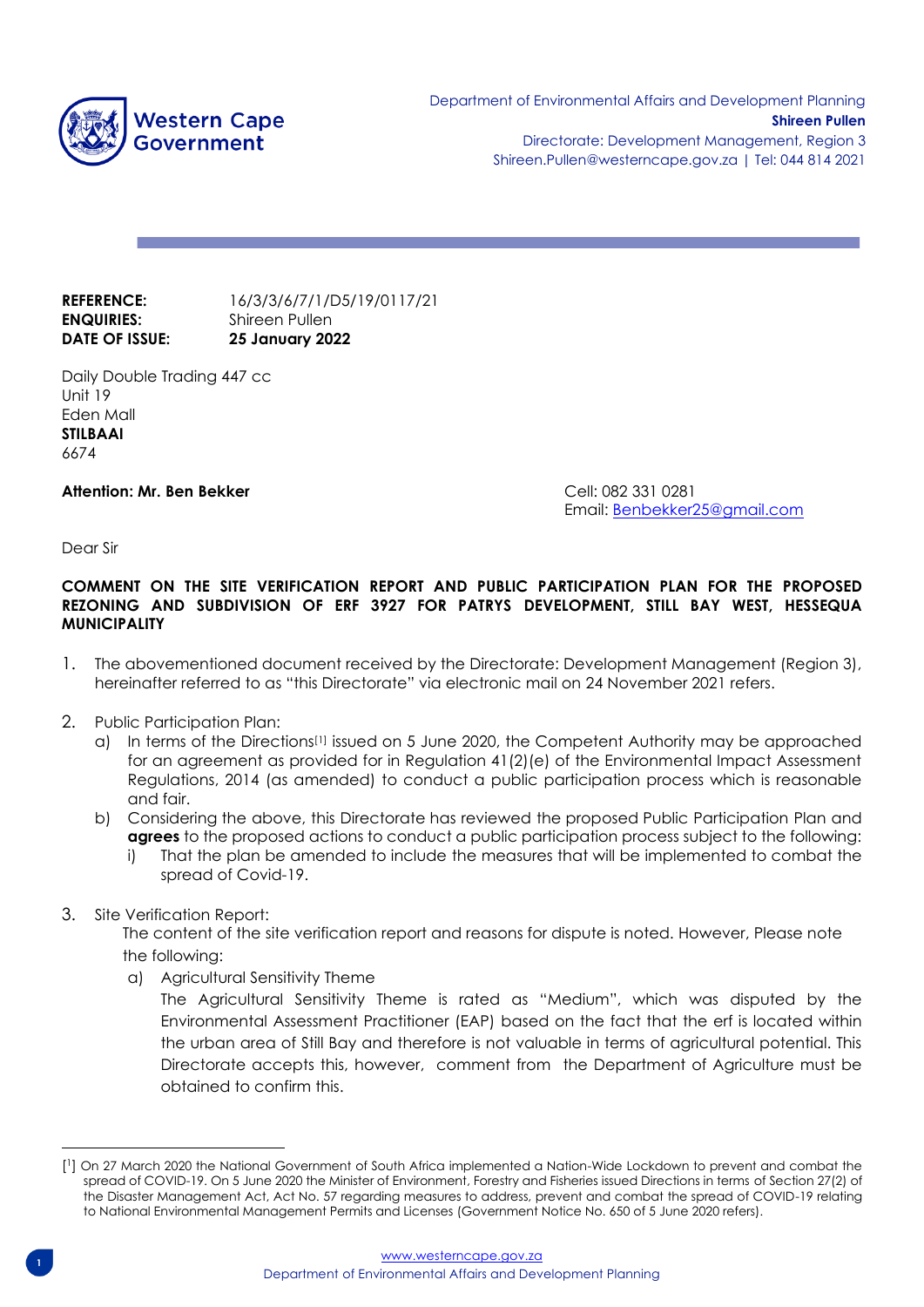b) Terestrial Biodiversity Sensitivity Theme is rated as "Very High", which was disputed by the EAP by stating that the South African National Biodiversity Institute (SANBI) changed the ecosystem from Albertinia Sandstone Fynbos with a conservation status of "vulnerable"to Hartenbos Dune thicket with a conservation status of "least concern", which only warrants a compliance statement by a specialist. This Directorate does not agree, as the national proptocols are clear that a Terrestrial Biodiversity Impact Assessment is required with such a sensitivity rating. In addition hereto, comment must also obtained from CapeNature as Custodian of Biodiversity in the Western Cape.

#### c) Animal Sensitivity Theme

The Animal Sensitivity Theme is rated as "High" and the site verification report states that a compliance statement by a specialist will be included in the draft BAR to confirm or dispute the presence of identified species of conservation concern. This Directorate accepts this as the way forward.

#### d) Plant Sensitivity Theme

The Plant Sensitivity Theme is rated as "Medium" and according to the site verification report indicates that a compliance statement by a botanical specalist will be submitted along with the draft Basic Assessement Report. According to the the national protocols, for medium sensitivity rating, the data represents suspected habitat for species of conservation concern (SCC) based on occurrence records for these species collected prior to 2002 and/or is based on habitat suitability modelling. The presence or likely presence of the SCC identified by the screening tool, must be confirmed through a site inspection by a specialist registered with the SACNASP in a field of practice relevant to the taxonomic group ("taxa") for which the assessment is being undertaken. The assessment must be undertaken within the study area. The site inspection to determine the presence or likely presence of SCC must be undertaken in accordance with the Species Environmental Assessment Guideline. Please ensure that this protocol is complied with.

## e) Aquatic Biodiversity Sensitivity Theme

The screening tool identified the Aquatic Biodiversity Sensitivity Theme as "low". This has been confirmed by means of the desktop NFEPA investigation and the EAP confirming that there is no evidence of any wetlands or watercourses visible on the site. This Directorate agrees that no aquatic specialist report will be required going forward into the process.

## f) Archaeological & Cultural Heritage

The Archaeological & Cultural Heritage Sensitivity Theme is rated as "Very High" based on the fact that the development is proposed within 5 km of a grade I heritage site and within 2 km of a grade 2 heritage site. A Heritage Notice of Intent to develop has been submitted to Heritage Western Cape (HWC). According to the response from HWC, a Heritage Impact Assessment (HIA) must be undertaken and must include a desktop Palaeontological study and an Archaeological Impact Assessment (AIA). These studies have been commissioned and will be included in the BAR. This Directorate is in agreement with these identified specialist studies.

#### g) Paleontological Sensitivity

The Paleontological Sensitivity Theme is rated as "Medium". A Heritage Notice of Intent has been submitted to Heritage Western Cape (HWC). According to the SAHRIS Paleosensitivity mapping, the largest (northern) portion of the study area property is marked as Clear or of "Unknown" paleosensitivity thus requiring "a minimum of a desktop study". The southernmost section of the study area is marked Blue and noted as of "Low" paleosensitivity where "no palaeontological studies are required though a protocol for potential finds must be put in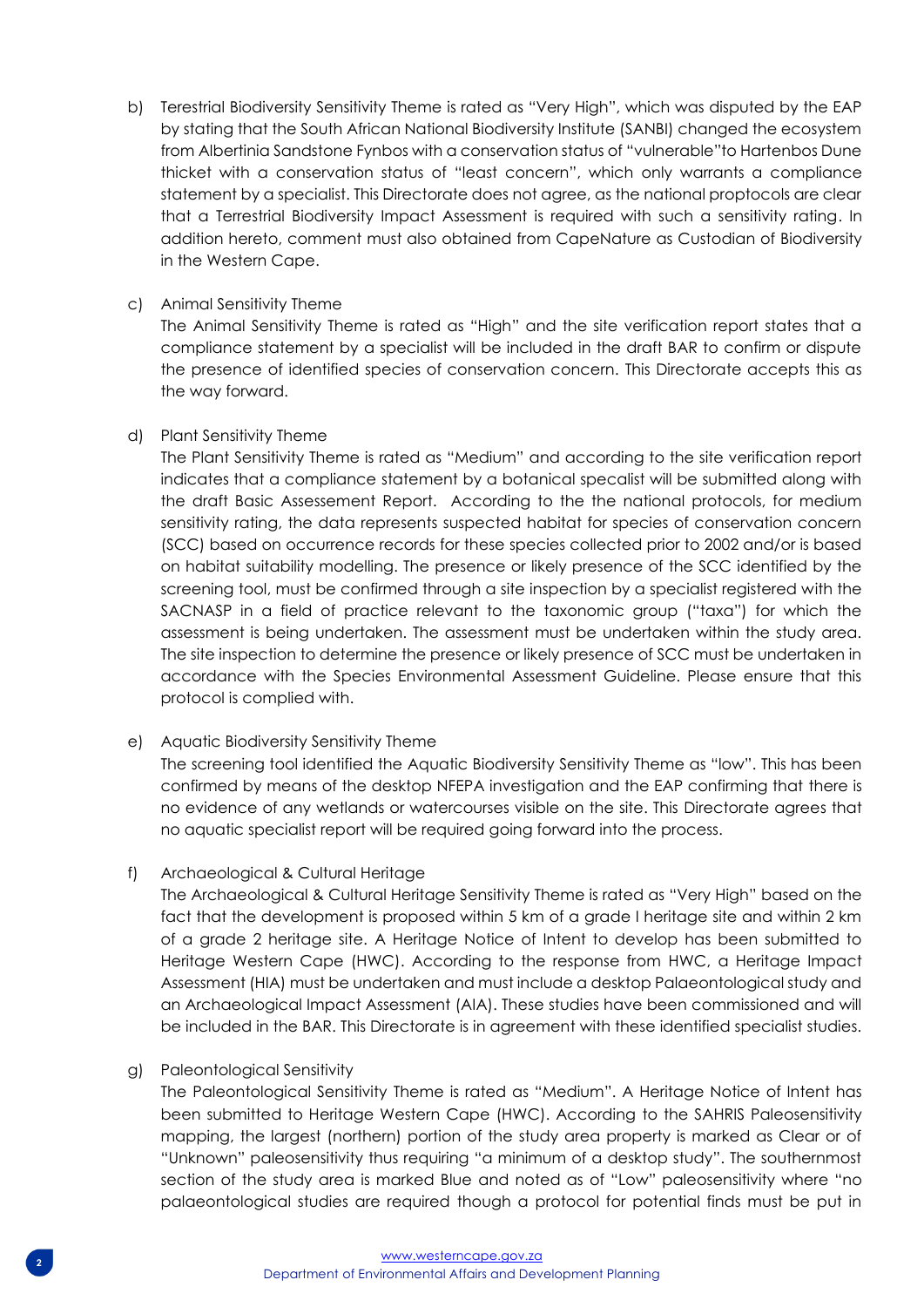place. According to the response from HWC a Heritage Impact Assessment (HIA) must be undertaken and must include a desktop Palaeontological study and an Archaeological Impact Assessment (AIA). These studies have been commissioned and will be included in the BAR. This Directorate in satisfied with this response.

h) Civil Aviation Theme

According to the screening tool the Civil Aviation Sensitivity Theme was rated as "high " as the development is located within 8 km of other civil aviation aerodrome and within dangerous and restricted airspace. The Airfield which is a small municipal airfield is located approximately 4kms to the east on a heading of 31.83 degrees and is unregistered with Civil Aviation Authority (CAA).

The airspace is mapped as Restricted, not dangerous. The Restricted rating is associated with the Overberg military range and a Flight Level of 195m. The development is proposing 12 residential erven within the urban edge of Still Bay West. It does not trigger the obstacle collision / potential hazard requirements as set out by the CAA, i.e.

- Buildings or other objects which will constitute an obstruction or potential hazard to aircraft moving in the navigable air space in the vicinity of an aerodrome, or navigation aid, or which will adversely affect the performance of the radio navigation or instrument lading systems,
- There are no buildings or objects higher than 45 metres above the mean level of the landing area;
- No building, structure or object which projects above a slope of 1 in 20 and which is within 3000 metres measured from the nearest point on the boundary of an aerodrome;
- No building, structure or other object which will project above the approach, transitional or horizontal surfaces of an aerodrome.

Notwithstanding the above, comment will be sought from the Civil Aviation Authority. This Directorate agrees with thisresponse.

- 4. Please note that the activity may not commence prior to an environmental authorisation being granted by this Directorate.
- 5. This Department reserves the right to revise or withdraw initial comments or request further information from you based on any new or revised information received.

Yours faithfully

#### *pp*\_\_\_\_\_\_\_\_\_\_\_\_\_\_\_\_\_\_\_ **HEAD OF DEPARTMENT ENVIRONMENTAL IMPACT MANAGEMENT SERVICES: REGION 3 DEPARTMENT OF ENVIRONMENTAL AFFAIRS AND DEVELOPMENT PLANNING**

Copies to: Ms. M. McKay Cape EAPrac Email[: mel@cape-eaprac.co.za](mailto:mel@cape-eaprac.co.za) Mr. H. Visser **Hessequa Municipality** Email: [hendrik@hessequa.gov.za](mailto:hendrik@hessequa.gov.za)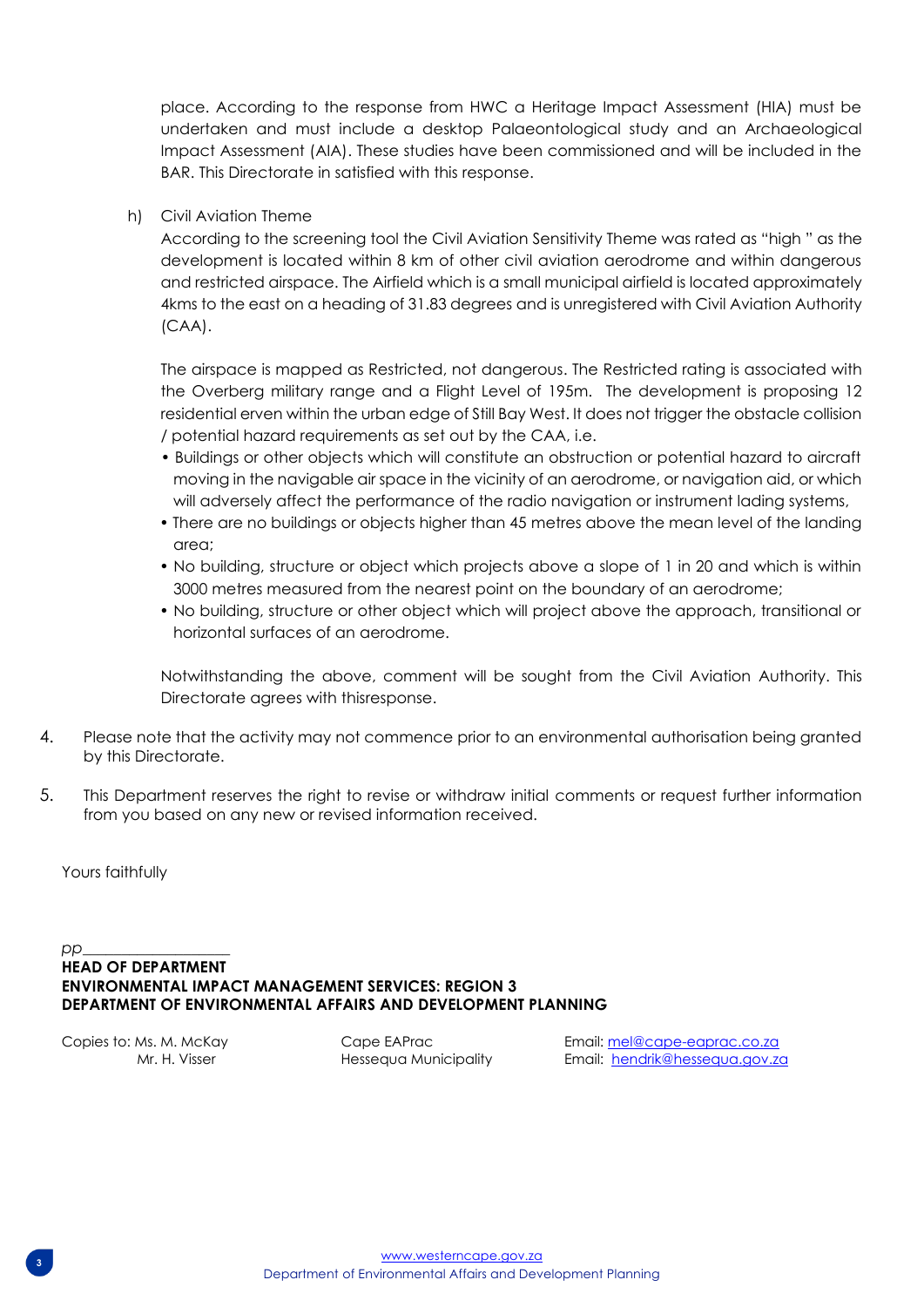

# *C*ape *EAP*rac

Cape Environmental Assessment Practitioners (Pty) Ltd

Reg. No. 2008/004627/07 VAT No 4720248386



Telephone: (044) 874 0365<br>Facsimile: (044) 874 0432

Web: www.cape-eaprac.co.za

17 Progress Street, George PO Box 2070, George 6530

24 November 2021 Our Ref: HES651/06

Your Ref: 16/3/3/6/7/1/D5/19/0117/21

Attention: Ms Shireen Pullen

Department of Environmental Affairs & Development Planning

VIA Email (Shireen.Pullen@westerncape.gov.za)

# **RE: SUBMISSION OF PUBLIC PARTICIPATION PLAN AND SITE SENSITIVITY VERIFICATION REPORT FOR THE PATRYS DEVELOPMENT ON ERF 3927, STILL BAY WEST**

- 1. Your correspondence dated 18 August 2021 in response to the submission of the Notice of Intent (NOI) has reference.
- 2. In response to your point 3 of the above mentioned correspondence, Erf 3927 is currently zoned as Open Space II (Private Open Space) and was set aside as such as part of the existing Patrys Residential Development. According to the planner, Mr Deon Nel, when the original Patrys development was laid out, the developers made an agreement with the owner of the neighbour Erf 2763 to the east to zone Erf 3927 Open Space II to provide a buffer between the properties. Erf 2763 has subsequently been sold and the new owner is proposing their own development and apparently does not require Erf 3927 to retain its buffer status. The zoning was thus never for any conservation or protection needs. The new owner of Erf 2763 will be requested to provide comment on this application.
- 3. Please find attached with this correspondence the following:
- i. Public Participation Plan
- 4. Site Sensitivity Verification Report

Kind regards,

**Ms Melissa Mackay Snr Consultant EAPASA Registration 2019/1446**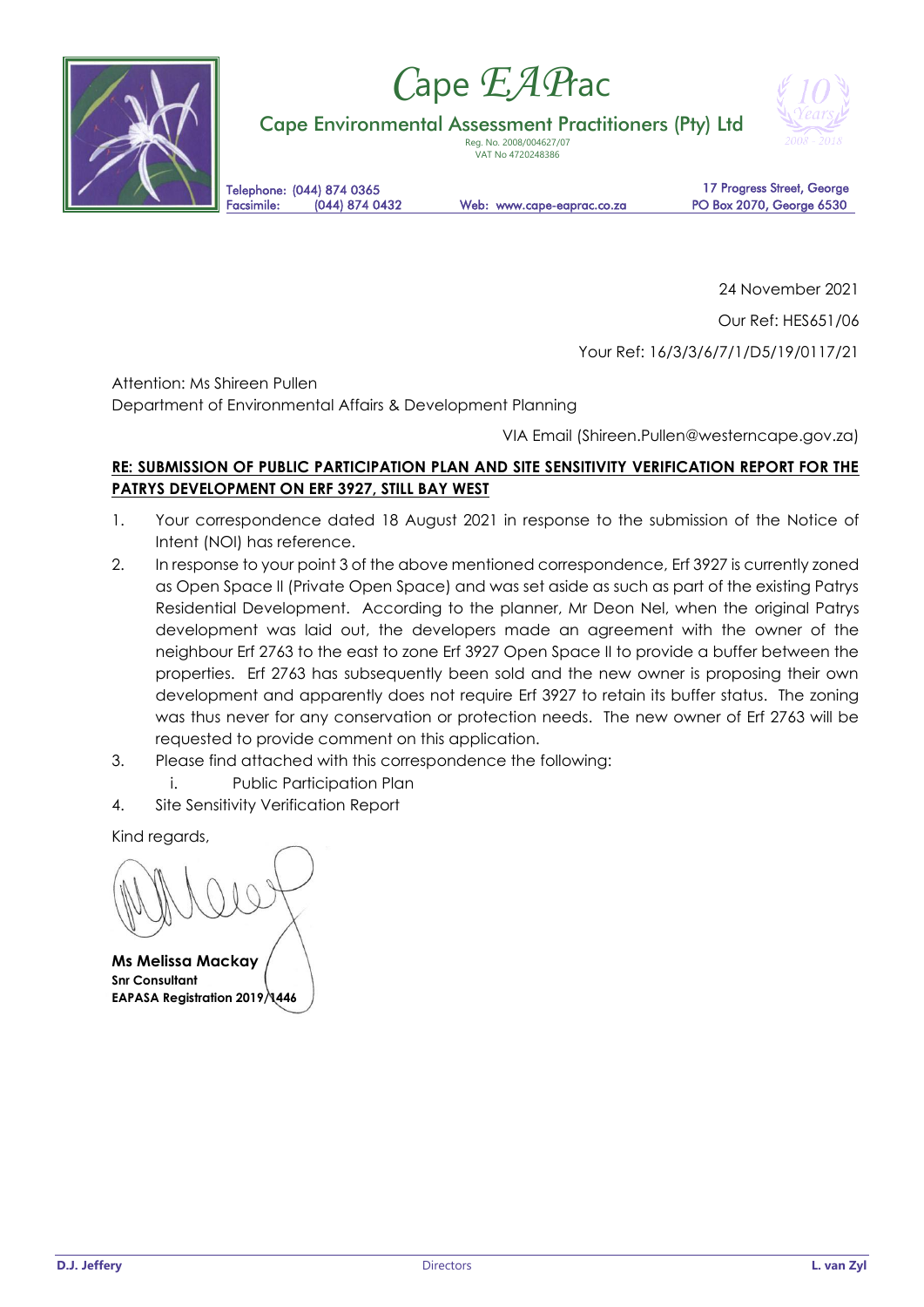

Department of Environmental Affairs and Development Planning Development Management (Region 3) Shireen.Pullen@westerncape.gov.za Tel: +27 44 814 2021 Private Bag X6509, George, 6530 4th Floor, York Park Building, York Street, George, 6529

# **REFERENCE:** 16/3/3/6/7/1/D5/19/0117/21 **ENQUIRIES:** Shireen Pullen **DATE OF ISSUE: 18 August 2021**

Daily Double Trading 447 cc Unit 19 Eden Mall **STILBAAI** 6674

# **Attention: Mr. Ben Bekker** Cell: 082 331 0281

Email: [Benbekker25@gmail.com](mailto:Benbekker25@gmail.com)

Dear Sir

## **COMMENT ON THE NOTICE OF INTENT (NOI) TO SUBMIT AN APPLICATION FOR ENVIRONMENTAL AUTHORISATION PROPOSED REZONING AND SUBDIVISION OF ERF 3927 FOR PATRYS DEVELOPMENT, STILL BAY WEST, HESSEQUA MUNICIPALITY**

- 1. The abovementioned document received by the Directorate: Development Management (Region 3), hereinafter referred to as "this Directorate" via electronic mail on 19 July 2021 refers.
- 2. It is understood that the proposed development entails the rezoning and subdivision of Erf 3927 from Open Space II to develop 12 individual erven, one open space erf and a private road erf.
- 3. It is also understood that the site previously formed part of the Patrys Development to the west of it and was set aside as Private Open Space, although it was never formally transferred to the Home Owners Association (HOA). The previous HOA has been disbanded and the management of the site as Private Open Space cannot continue. Please clarify why the proposed site was excluded from the previous environmental authorisation.
- 4. Kindly take note of your specific fee reference number **G-BA-EIA-H14**. This number must be inserted into the Application Form and proof of payment of the applicable fee attached when the Application Form is submitted to this Directorate.
- 5. The following advice or instructions of the nature and extent of any of the processes that may or must be followed or decision support tools that must be used, in order to comply with the Act and the Environmental Impact Assessment Regulations, 2014, is provided below.
	- *5.1 Environmental Impact Assessment Process*



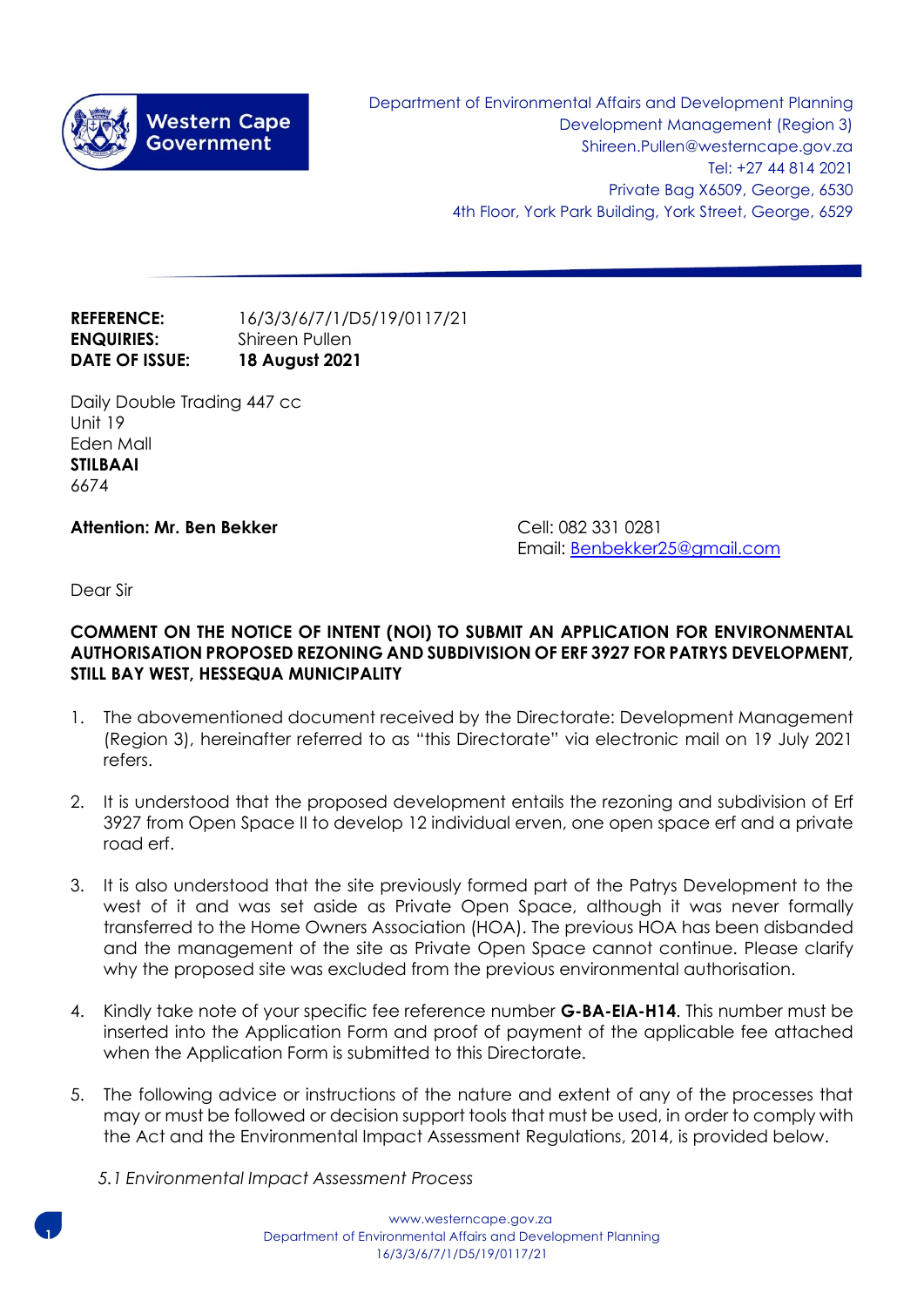Based on the listed activities which will be triggered, for which written Environmental Authorisation is required, a Basic Assessment process must be followed in order to apply for Environmental Authorisation. Only those activities applied for shall be considered for authorisation. The onus is on the applicant to ensure that all the applicable listed activities are applied for and assessed as part of the Basic Assessment process.

# *5.2 National Web Based Environmental Screening Tool Report*

It is noted that the National Web Based Environmental Screening Tool Report has been attached to the Notice of Intent. In accordance with Regulation 16(1)(b)(v) the report must also be attached to the application for environmental authorisation.

# ❖ *Site Sensitivity Verification Report*

On 20 March 2020 the Minister of Forestry, Fisheries and the Environmental published the general requirements for undertaking site sensitivity verification for environmental themes for activities requiring environmental authorisation (Government Gazette No. 43110). In terms of these requirements, prior to commencing with a specialist assessment, the current land use and environmental sensitivity of the site under consideration by the screening tool must be confirmed by undertaking a site sensitivity verification.

# *In light of the above it is advised that a Site Sensitivity Verification Report, which confirms or disputes the current land use and environmental sensitivity as identified by the screening tool is submitted to this Directorate, prior to the submission of the application for environmental authorisation or commission of any specialist assessments.*

# ❖ *Specialist studies identified by the screening tool report*

Upon review of the screening tool report it is noted that numerous specialist assessments have been identified for inclusion in the Basic Assessment Report. It is however noticed from the Notice of Intent that no aquatic, agricultural, civil aviation or defence specialist inputs will be obtained for the reasons provided. Although this is noted, please obtain comment from the Civil Aviation Authority, Breede-Gouritz Catchment Management Agency (BGCMA) and the Department of Agriculture to confirm that no studies will be required. Furthermore, a Terrestrial Biodiversity Impact Assessment, Heritage Impact Assessment as well as a Traffic Impact Assessment will be undertaken as part of the Basic Assessment Process.

## *5.3 Protocols or Minimum Information Requirements*

Please be informed that the applicable protocols or minimum information requirements, which were published in Government Notice No. 320 of 20 March 2020 (Government Gazette No. 43110 of 20 March 2020 refers), which came into effect on 9 May 2020, must be applied to the impact assessment process that must be followed**:** Provided that if the specialist assessment affected by any of the protocols, was commissioned before 9 May 2020, then the applicant is allowed to continue and submit documents for decision-making, which do not need to comply with the requirements of the protocols. Proof that the specialist work was outsourced before 9 May 2020, is deemed to be sufficient to allow this on a case by case basis. In such instances, the specialist report need not comply with the applicable protocol, but must comply with Appendix 6 of the Environmental Impact Assessment Regulations, 2014 (as amended).

Therefore—

❖ in accordance to the above, where the applicable protocol applies to any specialist performing work related to any of the fields of practice listed in Schedule I of the Natural Scientific Professions Act, 2003 (Act 27 of 2003) must be registered with the South African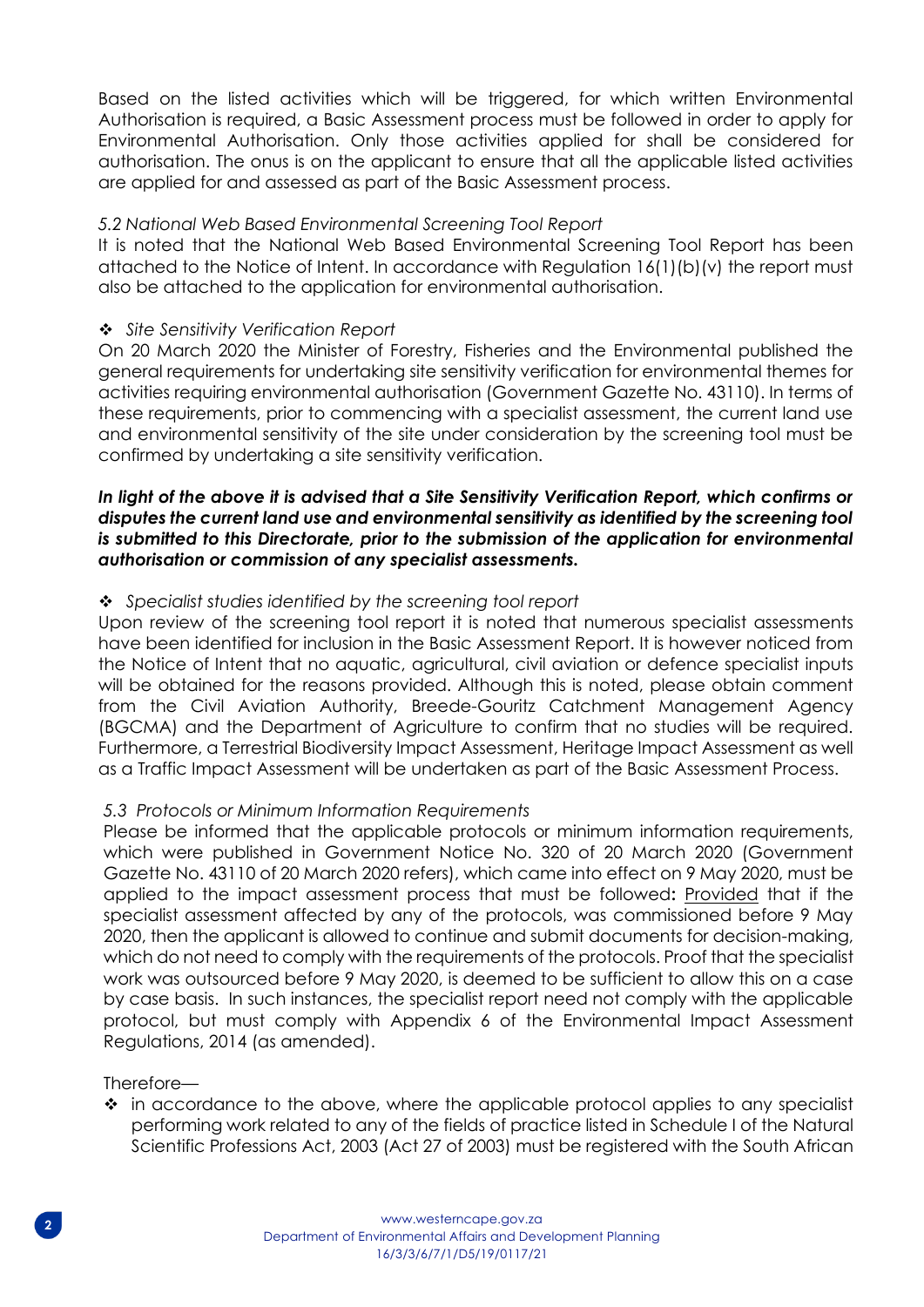Council for Natural Scientific Professions ("SACNASP")[1] in any of the prescribed categories [Section 18] and further to this, only a person registered with the SACNASP may practise in a consulting capacity [Section 20]; or

- ❖ where a specialist assessment was commissioned prior to 9 May 2020, you are required to submit proof to the competent authority that the work was commissioned prior to the said date (e.g. approved quotation for specialist assessment and/or proof of work being carried out).
- ❖ It is the responsibility of the Environmental Assessment practitioner (EAP) to confirm the list of specialist studies and to motivate in the assessment report, the reason for not including any of the identified specialist studies, including the provision of photographic evidence of the footprint situation. Such motivation must be submitted to this Department as soon as possible, preferably before the submission of the application form.
- 5.4 Public Participation Process
- ❖ A public participation process ("PPP") that meets the requirements of Regulation 41 of the EIA Regulations, 2014 (as amended) must be undertaken. You are advised that public participation may be undertaken prior to the submission of the application, although this is not mandatory. It is the Environmental Assessment Practitioner's discretion at what stage the requirements of Regulation 41 are met, whether during the proposed application (pre-application) process or formal application process. You are reminded that a period of at least 30 days must be provided to all potential or registered interested and affected parties to submit comment on the BAR and EMPr.
- ❖ Should a public participation process, which includes the circulation of the preapplication BAR for comment, be undertaken prior to submission of an Application Form to the Department, in terms of Regulation 40, the pre-application BAR may also be submitted to the Department for commenting purposes. Please ensure a minimum of one electronic copy of the pre-application BAR is submitted to the Department for commenting purposes.
- $\div$  In terms of Section 240 (2) and (3) of NEMA and Regulations 7(2) and 43(2) of the EIA Regulations, 2014, any State Department that administers a law relating to a matter affecting the environment relevant to the application must be requested to comment within 30 days. Please note that the EAP is responsible for such consultation. Therefore, it is required that the EAP include proof of such notification to the relevant State Departments in terms of Section 24O (2) and (3) of NEMA in the BAR, where appropriate.
- $\clubsuit$  Your list of State Departments to include in the PPP is noted and supported.
- ❖ Delivery of reports/documents must be done in a manner provided for in section 47D of the NEMA and the Directions: **Provided** that all registered I&APs have access to such facilities. Electronic versions of reports may be made accessible through any of the following non-exhaustive list of methods: websites, Zero Data Portals, community or traditional authorities, Cloud Based Services.
- ❖ The timeframes regarding comment period must be specified. All potential interested and affected parties including I&APs and organs of state identified in Section 3 of the Public Participation plan, must be afforded a minimum of three (3) calendar days from

[www.westerncape.gov.za](http://www.westerncape.gov.za/) Department of Environmental Affairs and Development Planning 16/3/3/6/7/1/D5/19/0117/21 [ <sup>1</sup>] **SACNASP** – the legislated regulatory body for natural science practitioners in South Africa.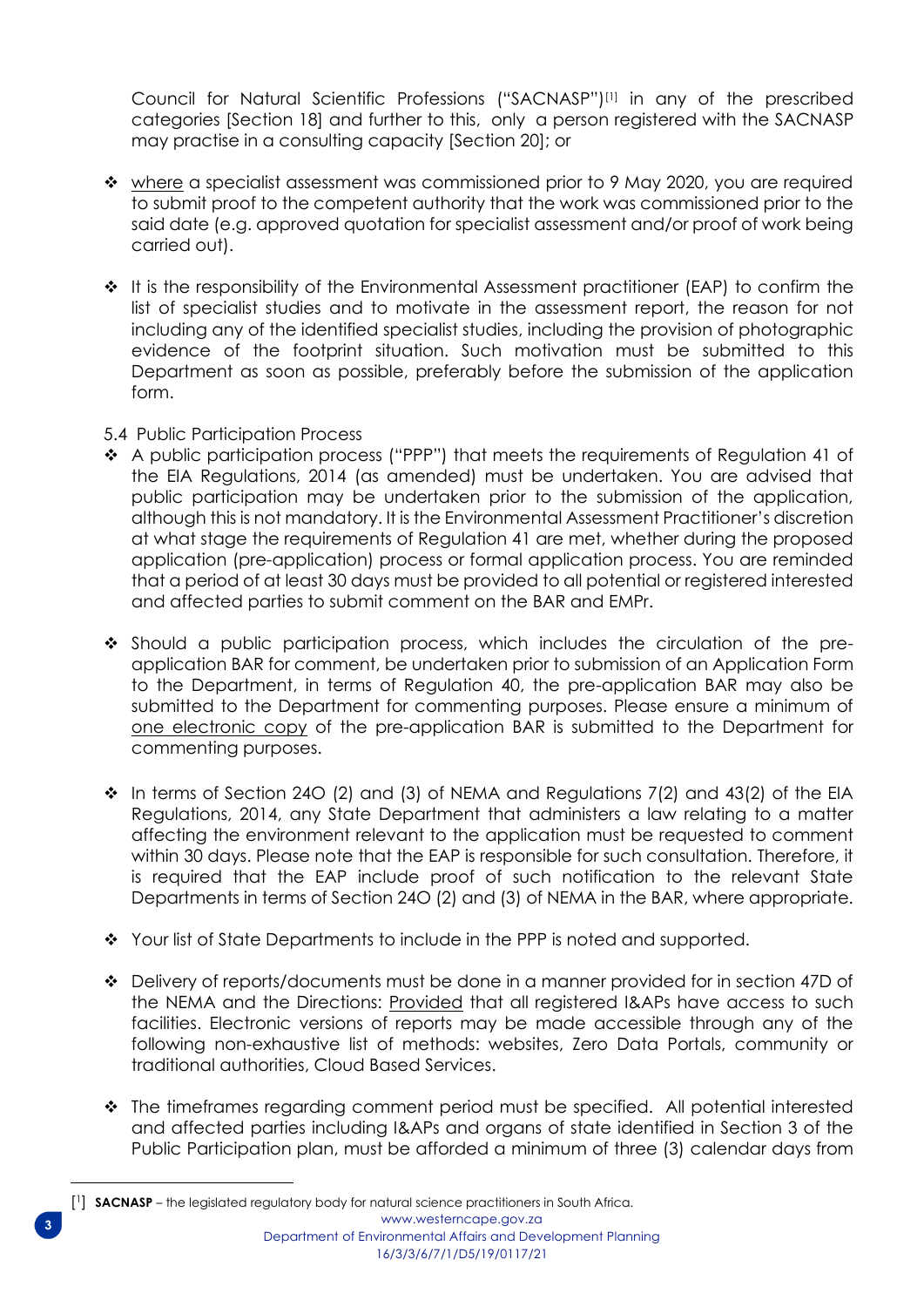date of notification before the 30-day commenting period on the Basic Assessment Report (Pre-Application or formal process report). However, where the third day falls on a Saturday, Sunday or public holiday, it must be extended to the end of the next day which is not a Saturday, Sunday or public holiday.

- ❖ Please consider the following guidance regarding the application process. Once the Application Form is submitted to this Directorate, the process should allow for the 10-day acknowledgement period, prior to any Public Participation commencing, so that this Directorate can confirm that the application is in order.
- ❖ The proposed delivery of documents must be cross referenced to the preferences indicated in the I&AP Register.
- ❖ Reports may not be made available at any public places or premises that are closed to the public, as contemplated in the Regulations.
- 6. Pre- Application Consultation
	- 6.1 Although you indicated that no pre-application meeting will be required, this Department avails itself for a pre-application meeting engagement to provide further guidance and advice in terms of Regulation 8 on the process requirements and the administration of your application.
	- 6.2 Please note that the pre-application consultation is an advisory process and does not pre-empt the outcome of any future application, which may be submitted to the Department.
	- 6.3 No information provided, views expressed and/or comments made by officials during the pre-application consultation should in any way be seen as an indication or confirmation:
		- ➢ that additional information or documents will not be requested
		- $\triangleright$  of the outcome of the application.
- 7. Need and Desirability

In terms of the NEMA EIA Regulations, when considering an application, the Department must take into account a number of specific considerations including *inter alia*, the need for and desirability of any proposed development. As such, the need for and desirability of the proposed activity must be considered and reported on in the BAR. The BAR must reflect how the strategic context of the site in relation to the broader surrounding area, has been considered in addressing need and desirability. Refer to the Department's Guideline on Need and Desirability (March 2013).

8. Alternatives

Be advised that in terms of the EIA Regulations and NEMA the investigation of alternatives is mandatory. All alternatives identified must therefore be investigated to determine if they are feasible and reasonable. In light of the submission that there are a high concentration of Milkwood's and associated thicket located in the northern corner of the property, it is recommended that the proposed development layout is designed in such a manner that these are avoided.

9. National Heritage Resources Act, 1999 (Act No. 25 of 1999) ("NHRA")

**4**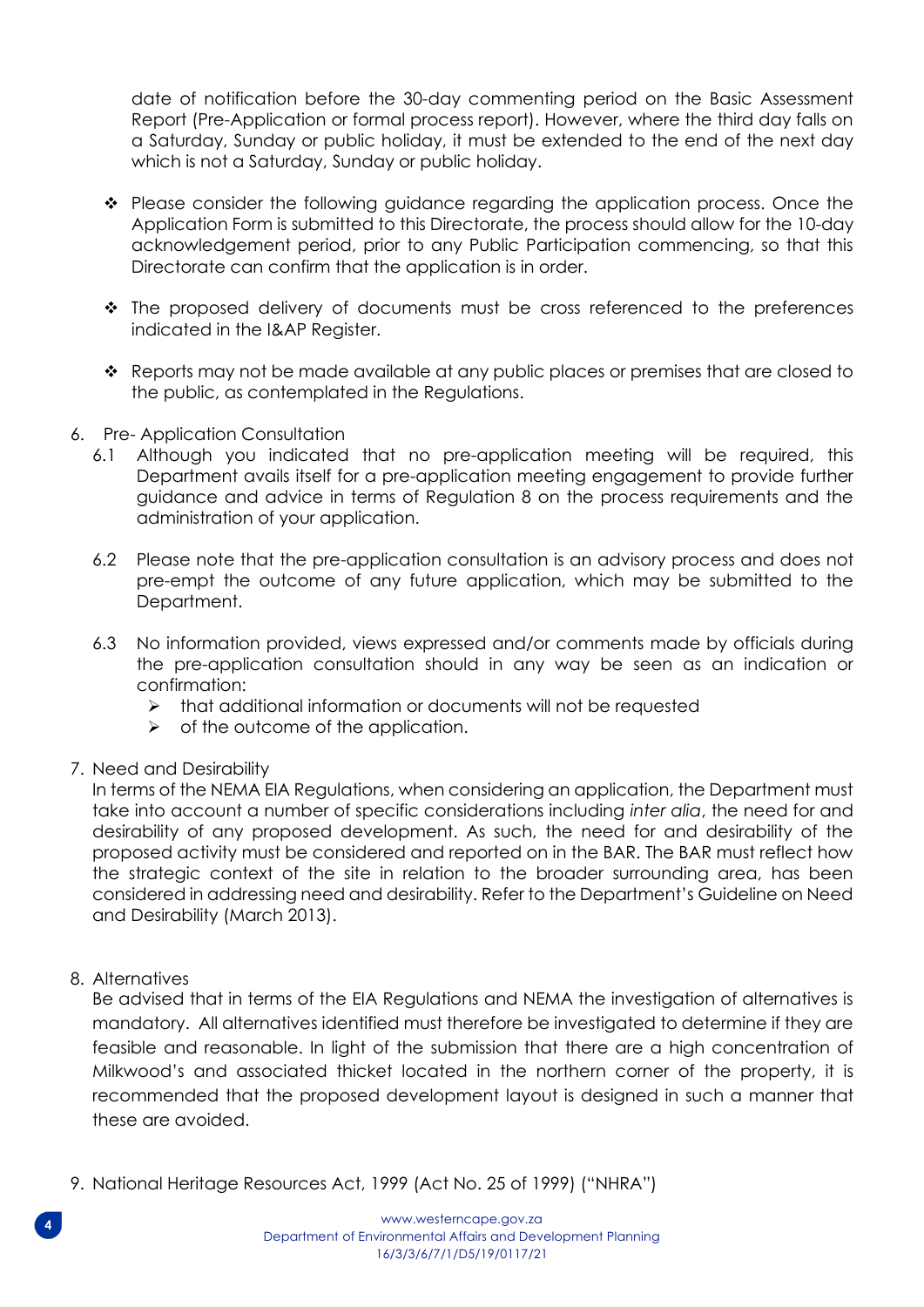Section 38 of the NHRA sets out the requirements regarding the integration of the decisionmaking proses with that of the EIA Regulations 2014, however, under the proviso that the necessary information is submitted and any comments and recommendations of the relevant heritage resources authority (HWC) with regard to such development have been provided and taken into account prior to the granting of the authorisation. Further to the above:

- An application for Environmental Authorisation, must include, where applicable, the investigation, assessment and evaluation of the impact of any proposed listed or specified activity on any national estate referred to in section  $3(2)$  of the National Heritage Resources Act, 1999 (Act No. 25 of 1999), excluding the national estate contemplated in [section 3\(](http://search.sabinet.co.za/netlawpdf/netlaw/NATIONAL%20HERITAGE%20RESOURCES%20ACT.htm#section3)2)(i)(vi) and (vii) of that Act.
- Where Section 38 of the NHRA is triggered, the Standard Operating Procedure between Heritage Western Cape and this Department must be followed. If Section 38 is applicable to the proposed development, then the proponent/applicant is required to submit a Notice of Intent to Develop ("NID") to Heritage Western Cape and attach a copy to thereof to the EIA application form. If Heritage Western Cape requires a Heritage Impact Assessment, the Heritage Impact Assessment must be undertaken as one of the specialist studies of the EIA process to be undertaken in terms of the NEMA EIA Regulations, 2014. It is reasonable to suspect that the proposed activity triggers an activity identified in section 38 of the NHRA and it is likely that the national estate may be impacted. Comment from Heritage Western Cape must be obtained to substantiate this.
- 10. You are advised that when undertaking the Basic Assessment process, you must take into account applicable guidelines, including the circulars and guidelines developed by the Department. These can be provided upon request. In particular, the guidelines that may be applicable to the proposed development include, inter alia, the following:
	- ➢ Guideline for the Review of Specialist Input in the EIA process (June 2005).
	- ➢ Guideline for Environmental Management Plans (June 2005).
	- ➢ Guideline on Alternatives (March 2013).
	- ➢ Guideline on Generic Terms of Reference for EAPs and Project Schedules (March 2013)
	- ➢ Guideline for determining the scope of specialist involvement in EIA processes, June 2005.
	- ➢ Guideline for involving visual and aesthetic specialists in the EIA process, June 2005.
	- ➢ DEA (2017), Guideline on Need and Desirability, Department of Environmental Affairs.
- 11. Please ensure the Basic Assessment Report ("BAR") and Environmental Management Programme ("EMPr") contain all information requirements outlined in Appendices 1 and 4 respectively of the Environmental Impact Assessment Regulations, 2014 (GN R. 982 of 4 December 2014, as amended).

# *General*

12. In accordance with the Directions regarding measures to address, prevent and combat the spread of COVID-19 (Government Notice No. 650 of 5 June 2020) during Alert Level 3, all applications, reports and documents, which include all signatures and Annexures which are included as part of the application and subsequent reports, must be submitted via e-mail to the relevant official, with attached PDF versions of letters and reports. If the documents are too large to attach to an e-mail, the competent authority must be notified per e-mail and provided with an electronic link to such documents that is accessible by the relevant authority.

**Note**: The Directorate: Development Management (Region 3), has created a generic e-mail address to centralise its administration within the component (i.e. notifying clients of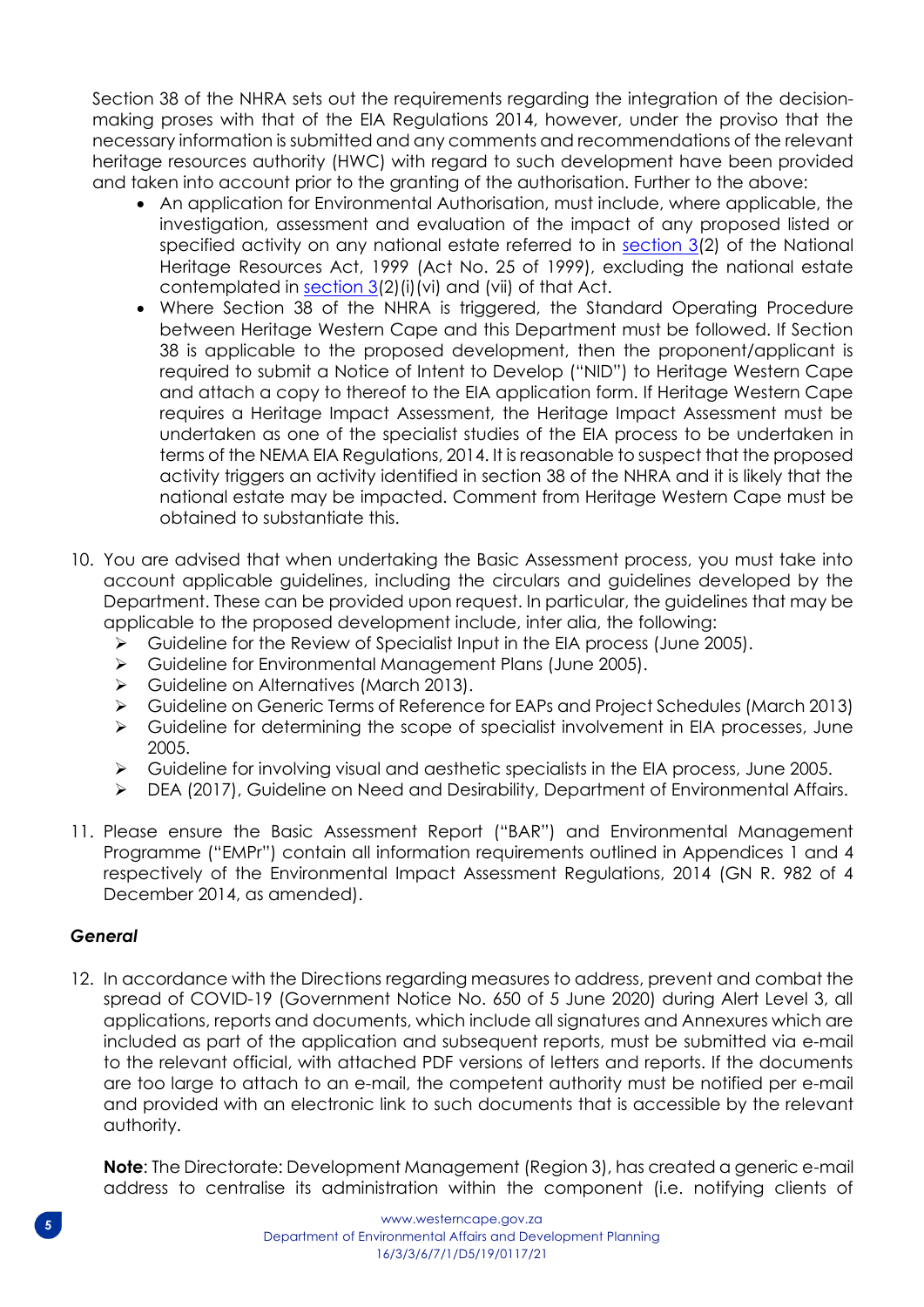decisions and receiving EIA applications, Notice of Intent form; request for fee reference numbers, etc.) Please make use of the new e-mail address too when submitting such documents:

#### *[DEADPEIAAdmin.George@westerncape.gov.za](mailto:DEADPEIAAdmin.George@westerncape.gov.za)*

- 13. Kindly note that this Department requires that when the pre-application BAR is submitted, one (1) electronic copy of the document must be submitted to the Department for consideration. Hard copies of the document are no longer required, but must be made available upon request.
- 14. Please note that the activity may not commence prior to an environmental authorisation being granted by this Directorate.
- 15. This Department reserves the right to revise or withdraw initial comments or request further information from you based on any new or revised information received.

Yours faithfully

#### *pp*\_\_\_\_\_\_\_\_\_\_\_\_\_\_\_\_\_\_\_ **HEAD OF DEPARTMENT ENVIRONMENTAL IMPACT MANAGEMENT SERVICES: REGION 3 DEPARTMENT OF ENVIRONMENTAL AFFAIRS AND DEVELOPMENT PLANNING**

Copies to: Ms. M. McKay Cape EAPrac Email: [mel@cape-eaprac.co.za](mailto:mel@cape-eaprac.co.za) Mr. H. Visser Hessequa Municipality Email: [hendrik@hessequa.gov.za](mailto:hendrik@hessequa.gov.za)